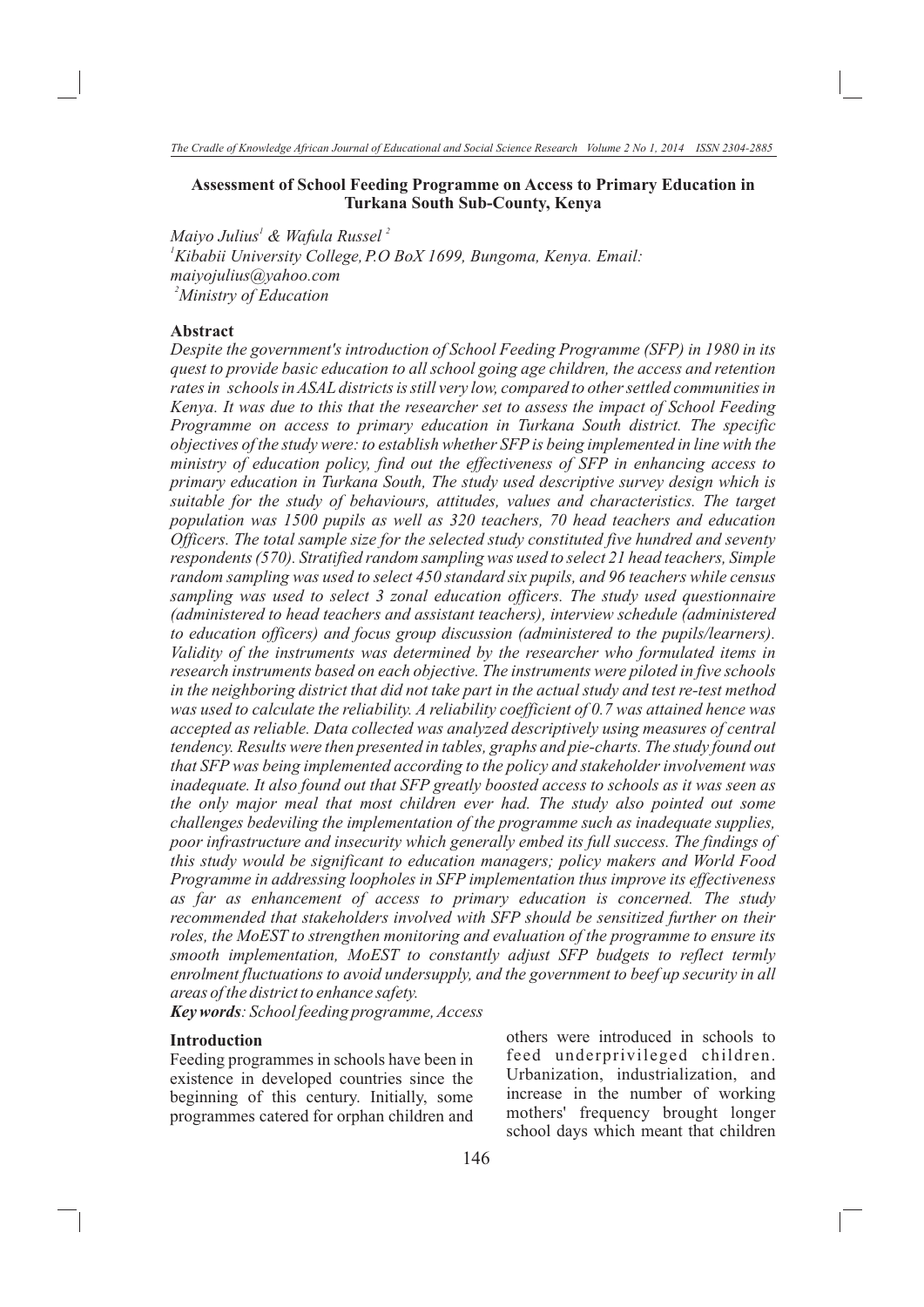did not receive "proper" meals at home and therefore needed to have it at school (Kanno, 1973). With time developing countries also began SFP.

Many African countries started school feeding programmes following studies done by World Health Organization (WHO) which revealed that malnutrition was rife on the continent and was affecting school age children. In Lesotho for example the WHO Nutritional Survey done in 1960 indicated about 72% of children were victims of malnutrition (Kanno, 1973). Against this background SFP was mounted as a way of reducing or even eliminating malnutrition among school children.

The government of Kenya introduced SFP with the hope of enhancing access to education in ASAL areas. Its impact is witnessed in many of the ASAL districts where SFP enhances enrolment and retention of pastoralist children especially during severe and prolonged droughts and that there would be negligible primary school attendance in many of the ASAL districts without the SFP (Sifuna 2005).

It is however unclear whether SFP has been effective enough in achieving this noble initiative by government. For incidence, Oxfam records quoted by the Diocese of Lodwar show that in spite of SFP, Turkana district registers one of the lowest gross enrollment, retention, and completion rates in the country (Diocese of Lodwar, 2007). In Turkana, where 94% of the people live in poverty (Oxfam, 2008), school enrolment is very low and even lower for children of nomadic pastoralist families. Oxfam reports show that while the national enrolment rate in 2010 was about 95%, for Turkana it was only 43% and less than 20% among the nomadic pastoralist communities (UNICEF, 2010).

Consequently, the School Feeding Programme has had a very negligible impact on school participation and retention in most of the ASAL districts in which enrolments hardly include more than 20% of school-age children (Ngome, 2002). This assertion apparently portrays these government measures as bearing diminutive impact on the access and participation of pastoral communities in primary education.

Therefore, though government initiatives like PFE and SFP have been especially welcome, this region still lags behind in terms of overall rates of enrolment. For incidence, the 2009 census results show that Turkana south district had 43,617 boys and 36,335 girls of school going age (RoK, 2010). But statistics from the DEOs office indicated that the district had pupil enrolment of 26,996 in 2009. This means that a paltry 20.9% of school going age actually attends primary schooling while a high population of pupils is out of school. This trend raises concern as to whether the government interventions such as SFP, are yielding the desired outcomes or not. Serious questions hence remain unanswered: What is the problem with SFP? Is it the way it is being implemented? Is it the personnel charged with the implementation? It is against this background that the study assessed SFP on access to primary education in Turkana South district.

# **Objectives of the Study**

- (i) Establish whether SFP is being implemented in line with the MoE policy
- (ii)Find out the effectiveness of SFP in enhancing access to primary education in Turkana South district

#### **Research Design and Methodology**

This study used descriptive survey. Guided by survey design, the study gathered facts, knowledge, opinions and judgment from teachers, head teachers, pupils and education officers, on how they view SFP in regard to access to primary education and what can be done to make it more effective. The instruments used for data collection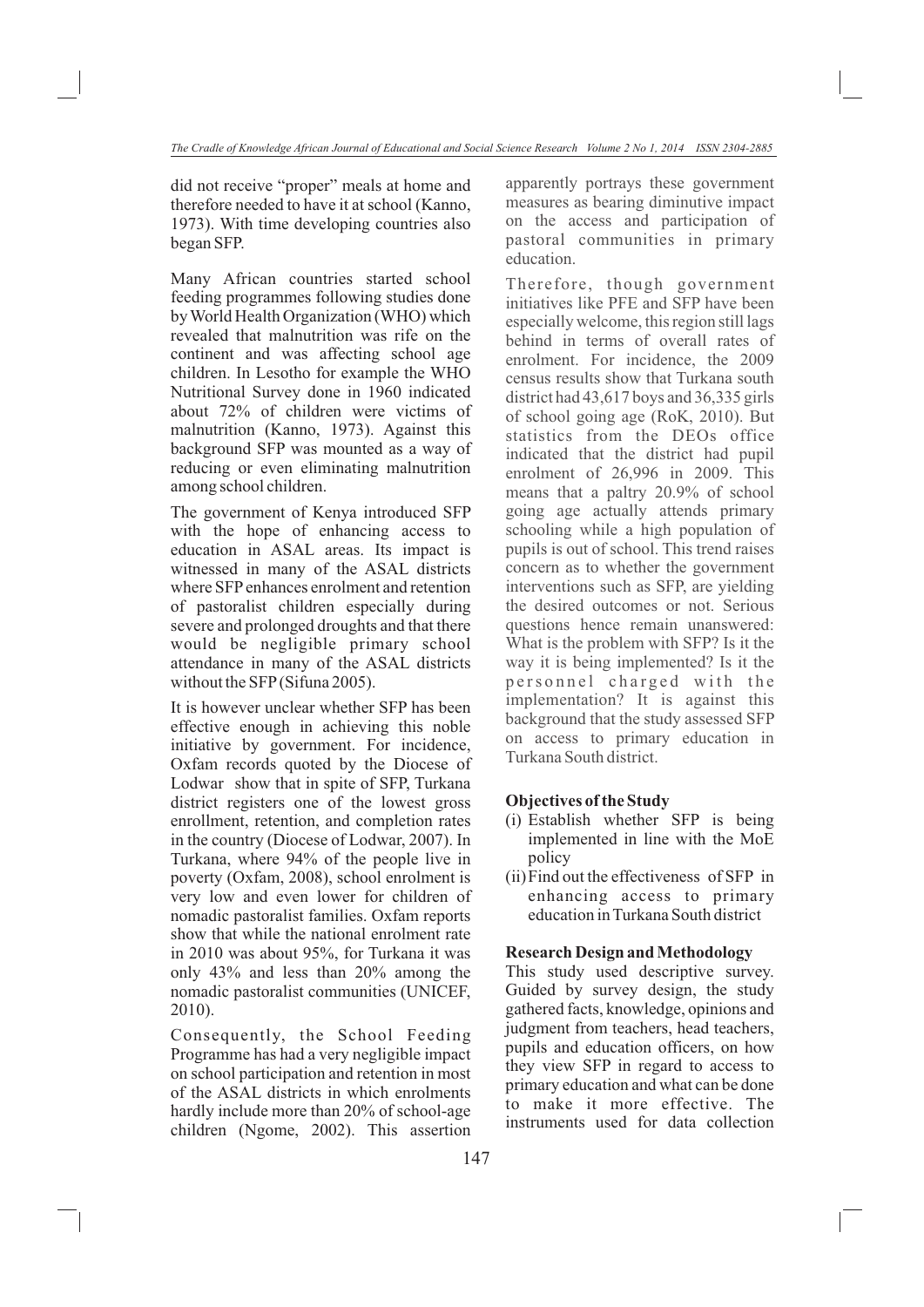were: One questionnaire for both teachers and head teachers, one interview guide for educational officers and one focus group discussion (FGD) guide for pupils.

#### **Results and Discussion**

# **2. Implementation of SFP in line with MoE policy**

Objective one sought to examine whether SFP was being implemented in line with MoE policy. To address this objective the researcher used the following three questions:

- 1) What is school feeding programme?
- 2) Does your school have the MoE SFP manual?

#### **Table 5: Awareness of the meaning of SFP**

## 3) How do you rate the extent to which SFP manual is followed?

# **Awareness of School Feeding Programme**

In order to gauge the effect of SFP on access it was necessary to find out whether the respondents could distinguish it from other food supplements given to schools. Hence all respondents were asked to show if they knew school feeding programme. Their responses are summarized in table 5**.**

| <b>Statement</b>               |              | <b>Head teachers</b> |          | <b>Teachers</b> Education officers | <b>Pupils</b> |
|--------------------------------|--------------|----------------------|----------|------------------------------------|---------------|
| Know the meaning of SFP        |              | 21(100)              | 90(93.4) | 3(100)                             | 150(33)       |
| Do not know the meaning of SFP |              | 00(00)               | 6(6.2)   | 00(00)                             | 300 (67)      |
|                                | <b>Total</b> | 21                   | 96       |                                    | 450           |
|                                |              |                      |          |                                    |               |

Results in the table above reveal that 100% of the head teachers were aware of the meaning of SFP, 93.4% of teachers were aware while 6.2% were not. Further, this level of awareness was broken down to 33% and 67% for pupils who were aware and those unaware respectively.

These results revealed that awareness of SFP is lowest among pupils and a few teachers in spite of the policy affecting them directly and having been in place for a long time. The implication is that probably, most of these are newly employed teachers who need to be inducted on the use of SFP since they are major players who could highly enhance its success. A further probe of the pupil respondents through their focus groups revealed that the high percentage of pupils' low awareness was partly due to sheer ignorance and that head teachers deliberately do not discuss it with them to avoid scrutiny. No wonder cases of 'artificial' shortages are incurred occasionally concuring with World Food Programme (2005) survey which indicated that food loses are encountered through the conspiracy by the head teachers and officials during disbursement and Ahmed and Del Ninno (2002) study that identified such malpractices including the diversion of some of the food grains to the black market.

#### **Availability of SFP manual in schools**

The study was focused to find out whether schools had in place the Ministry of education SFP manual. Policies give direction to management and make the work of administrators easier and help minimize unprofessional behavior during administration of the programme to the pupils. To achieve this, both the teachers and the head teachers were used. The respondents were asked to state if their schools had the SFP manuals through Yes, No or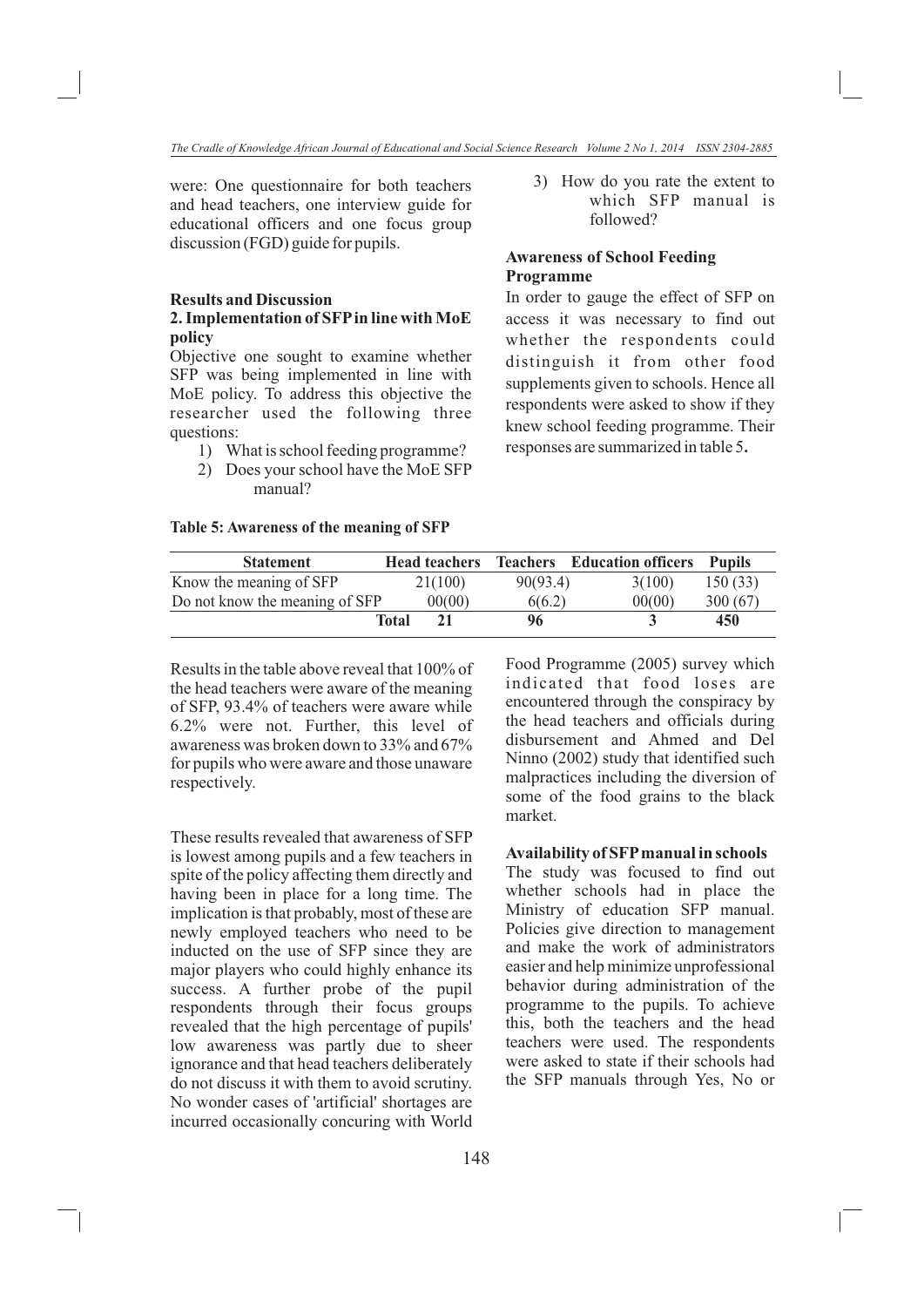

Don't know responses as summarized in the figure below.

**Figure 4: Availability of MOE SFP policy manual in schools**

The results in figure 4 indicate that both teachers, and head teachers were of the same view that the MoEST policy manual was available in schools. This was rated yes at 74%, and 86% respectively. However, a significant proportion of respondents indicated that either the manuals are missing or they do not know if they are available or not. This is rated at 17% (teachers) and 10% (head teachers) for missing the manuals and 9  $\%$  (teachers) and 5% (head teachers) for those who do not know.

This implies that most schools do have the SFP manuals in place and are probably followed in the overall implementation of the programme. Nevertheless, there is need for the ministry to re-look at the schools which do not have the manuals with view to equipping them since the guidelines therein are critical in the overall success of the programme.

From the responses it emerged that though the MoEST was keen on implementing SFP as per the policy, there was still some gap in that a number of schools missed vital manuals yet they were supposed to follow the guidelines as stipulated in the manuals. This would greatly affect the effectiveness of the programme in terms of quantity of scales and units of measurements for food prescribed for pupils' consumption.

# **Extent of observation of the SFP manual**

The study also sought to establish the extent to which the MoEST policy was being adhered to by the school in the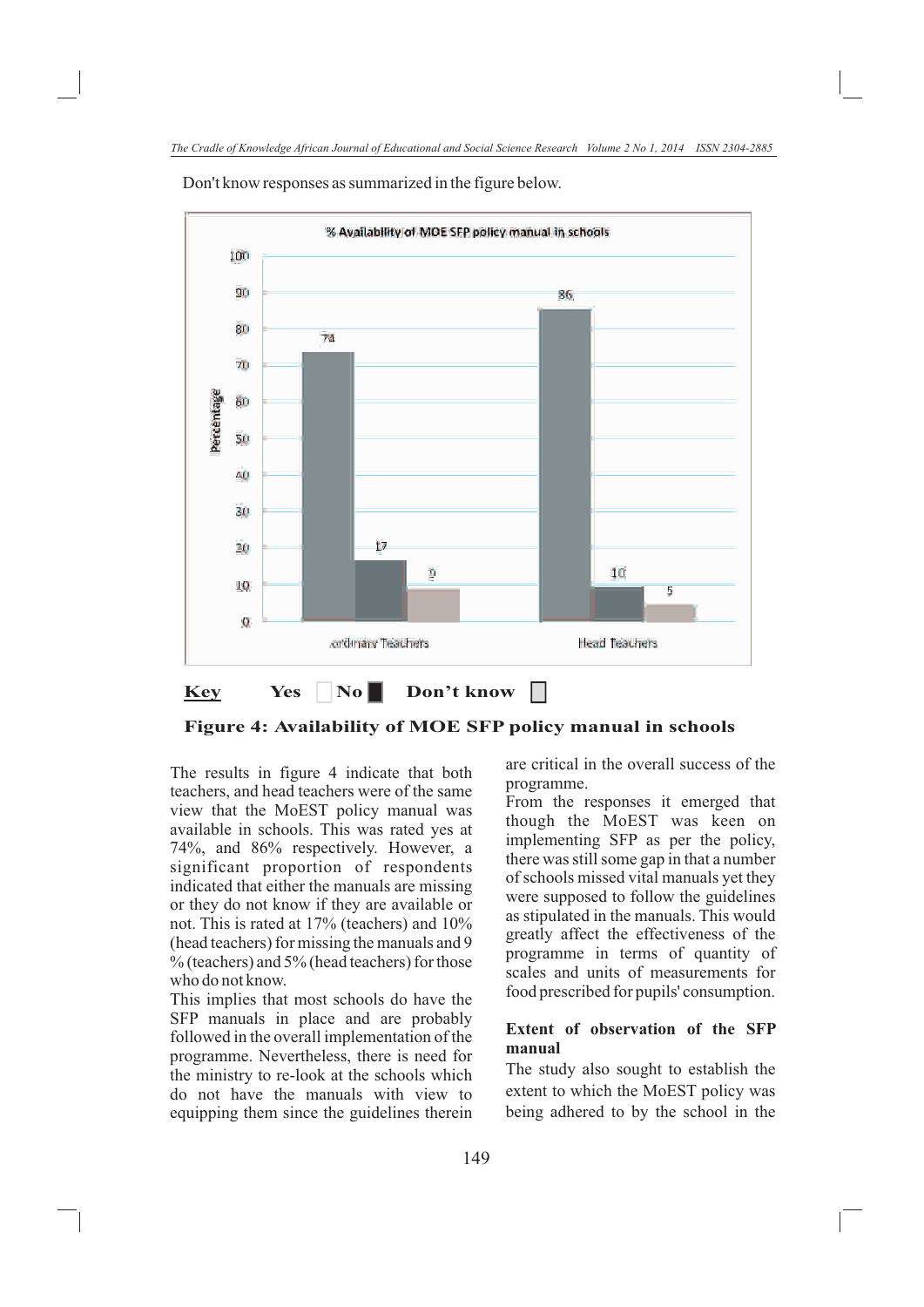provision of school feeding as stipulated in the manual. To achieve this, the teachers and head teachers were asked to provide statements according to their level of agreement in a linkert scale. The results are presented table 6 and 7 below.

**Table 6: Frequency of teachers categorized responses to implementation of SFP in line with the MoEST policy**

| <b>Statement</b>                                               | <b>Disagree</b> | Undecided Agree TOTAL |          |     |
|----------------------------------------------------------------|-----------------|-----------------------|----------|-----|
| 1. The school follows SFP manual                               | 39              | $\theta$              | 96       | 96  |
| 2. Teachers & SMC members are trained in management of SFP 38  |                 | $\theta$              | 58       | 96  |
| 3. Parents play critical role in SFP provision to pupils       | 96              | $\theta$              | $\theta$ | 96  |
| 4. Pupils get correct food rations as stipulated in the policy |                 | $\theta$              | 19       | 96  |
| 5. SFP food is delivered to school in good time                | 38              |                       | 58       | 96  |
| 6. SFP supplies are adequate to last a full term               | 96              | $\theta$              | $\theta$ | 96  |
| 7. SFP benefits only the pupils                                | 38              |                       | 38       | 96  |
| <b>TOTAL</b>                                                   | 422             | 0                     | 20       | 672 |
|                                                                |                 |                       |          |     |

Results in table 6 show that in total there were 422(62.3%) teachers' responses disagreeing to 250(37.2%) responses, agreeing that SFP

manual is followed adequately. However 20(2.9%) of teachers responses were undecided.

**Table 7: Frequency of Head teachers categorized responses to implementation of SFP in line with the MoE policy**

| <b>Statement</b>                                               | <b>Disagree</b> | Agree | <b>TOTAL</b> |  |
|----------------------------------------------------------------|-----------------|-------|--------------|--|
| 1. The school follows SFP manual                               | 15              | 6     | 96           |  |
| 2. Teachers & SMC members are trained in management of SFP 14  |                 | 96    |              |  |
| 3. Parents play critical role in SFP provision to pupils       | 14              |       | 96           |  |
| 4. Pupils get correct food rations as stipulated in the policy | 14              |       | 96           |  |
| 5. SFP food is delivered to school in good time                | 14              |       | 96           |  |
| 6. SFP supplies are adequate to last a full term               | 14              |       | 96           |  |
| 7. SFP benefits only the pupils                                | 00              | 21    | 96           |  |
| <b>TOTAL</b>                                                   | 85              |       | 147          |  |

 Results in table 7 indicated that 85(57.8%) head teacher respondents disagree while 62(42.2%) agree that SFP manual is followed adequately.

From the responses of both teachers and head teachers, it was apparent that that generally the SFP policy as stipulated in the manual is not adhered to as required. The data reveals that the most affected aspect of the policy that was not being adhered to adequately is the role played by parents with 96(100%) of the teachers and 14(66.6%) of head teachers' respondents disagreeing that parents play critical role in SFP provision. Another aspect seen to be wanting is pupils not receiving the correct rations. This is rated at 80.2% of teachers' responses and 66.7% of head teachers respectively. Further, data indicated that both teachers and head teachers respondents were generally in agreement that SFP supplies were inadequate to last the entire term with 100% to 66.7% of the teacher and head teacher respondents respectively. Sampled responses from the focus group discussion by the pupils equally voiced the view that the food provided was

inadequate and pupils are most times served on half ratios so as to as to last a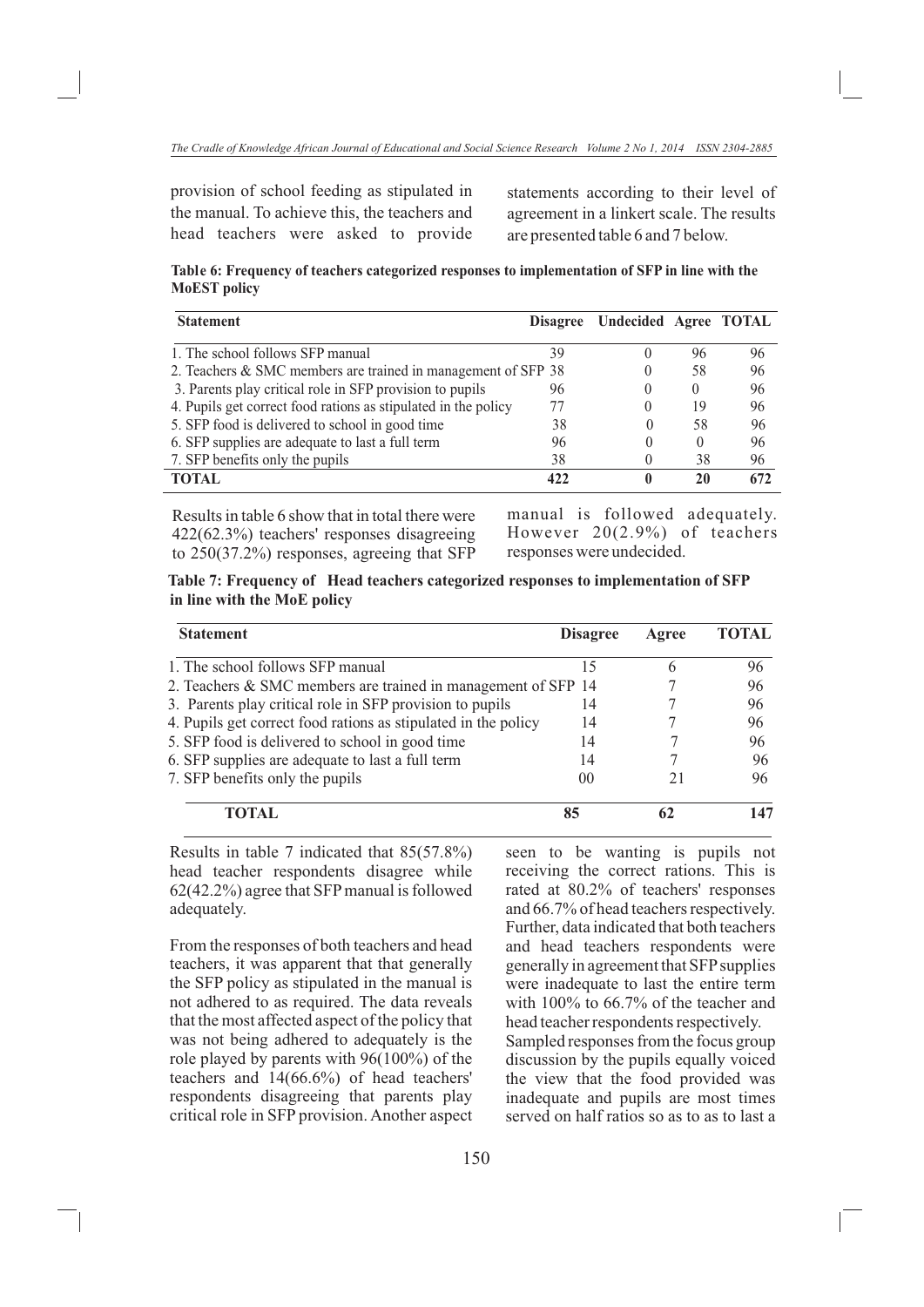longer period of time. It was also confirmed that some parents do not meet their obligations in providing firewood and water forcing the school to send them home to fetch the items or come with parents who apparently are engaged in other "more important" chores of looking after their livestock.

Data collected further confirm that indeed the food provided is inadequate and does not last the entire term as the case should be. This inadequacy arises from the fact that disbursement is based on the figures collected from previous term with no room for increment along with enrolment. As a result, some schools close down before end of term for lack of food hence affecting access to education. This is agrees with a world food programme report which indicated that there is undersupply due to pegging supply on data of school enrolments of previous terms without consideration of mid- term fluctuations that are typical of ASAL areas (WFP, 2010).

The inadequate participation by the parents was noted as a major challenge to the overall implementation of SFP. WFP (2012) study acknowledged that, despite the critical need for parental support in the education of children, such parental involvement is inadequate or at best lacking. This is in spite of the fact that the Government of Kenya has mandated that all primary schools create a SMC elected by parents. In effect, the SMC is the institution that helps set school policy (within the guidelines of the MoEST), assist the headmaster in the management of school affairs, promote the school through fundraising, and encourage parents to enroll their children in school. A sub-committee of the SMC is charged with the management of the school meals programme, which entails the storage of food, the hiring of staff for food preparation and ancillary tasks, establishing the responsibilities of the parents with regard to the provision of water and firewood, and other necessary items. The study by Taylor (2011) reiterates further the parents role by concluding that sustaining the school feeding program cannot be achieved without proper government policies on partnerships and the input of stakeholders in the whole process. This implies that the missing role of parents is detrimental in the sense that oversight, monitoring and evaluation is then compromised hence room is created for manipulation and abuse by heads.

To supplement the information on the implementation of SFP in line with MoEST policy, respondents were asked to give their opinion on what aspects of SFP they felt were not adequately adhered to. The study considered this aspect as crucial because a policy may be in place, but it is not fully actualized hence ineffective. The following responses were noted.

- i) Cooks are not medically examined as required
- ii) Food is poorly handled as children lack water for washing hands both before and after the meals
- iii)Some food is used partly to pay the school workers hence creating the shortages as no additional food is supplied to compensate the shortfalls
- iv)Nutritional value is not followed as pupils are served with maize and peas daily
- v) Food storage is poor leading to losses and contamination
- vi)Measuring units/ scales are not checked regularly for standardization hence arbitrary allocation

From the responses above it was clear that there are lapses in the actual operationalization of school feeding programme. It was established that apparently the MoEST disburses food to schools but relaxes after disbursement without adequate monitoring to ensure adherence to the details of the policy as required. As a result the programme suffers manipulation by respective school administrations and other stakeholders tasked with ensuring its success. This calls for efficient monitoring by MoEST and WFP officials.

Furthermore, WFP (2012) report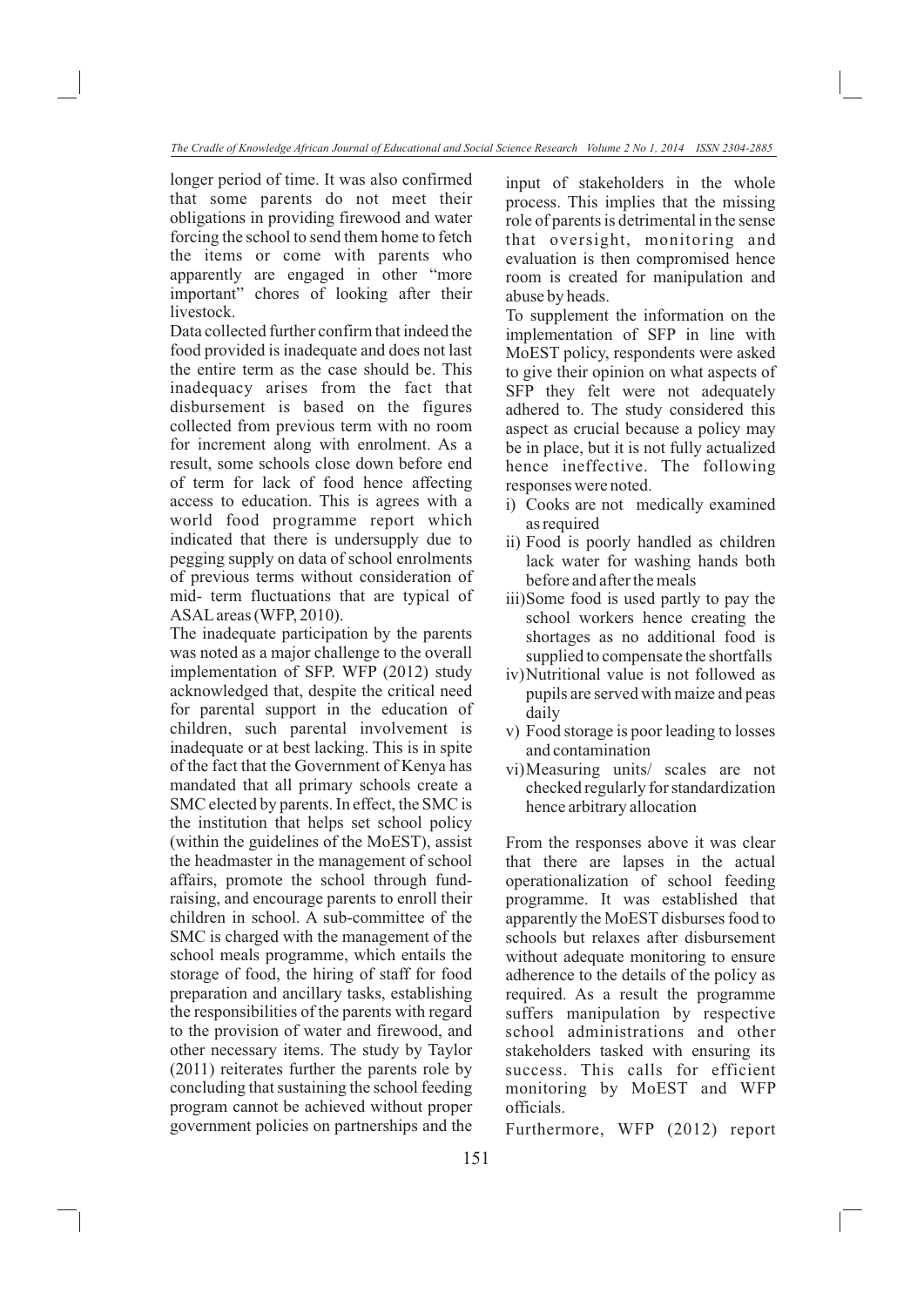revealed that adequate monitoring of the schools is challenged by the fact that many

Number

34 85  $\frac{1}{56}$  61 34 34 56 21 34 86 **Effectiveness of SFP in enhancing access** 52



**Figure 5: Effectiveness of SFP in enhancing access**

Data obtained from figure 4 above revealed a combination of responses on effectiveness of SFP from teachers, head teachers and education officers with the following ratings; 257(42.8%) being very effective to 256 (42.6%) being effective against 34 (5.7%) hardly effective to 53(8.8%) rating as not effective. This indicated that generally SFP has positively enhanced access to primary education. Respondents were

**Effective Hardly effective** ardly effective **Not** effective further asked to state any other valuable contribution of SFP on Pupils' access and common response across board was that SFP has improved academic performance in schools. This implies that in the opinion of the respondents SFP has been instrumental in boosting access to primary education in Turkana south district. This view is confirmed further by documentary evidence from the upward enrolment trends captured in the statistics from the District education office. See figure 6 below.

schools are very remote and of precarious access given the physical

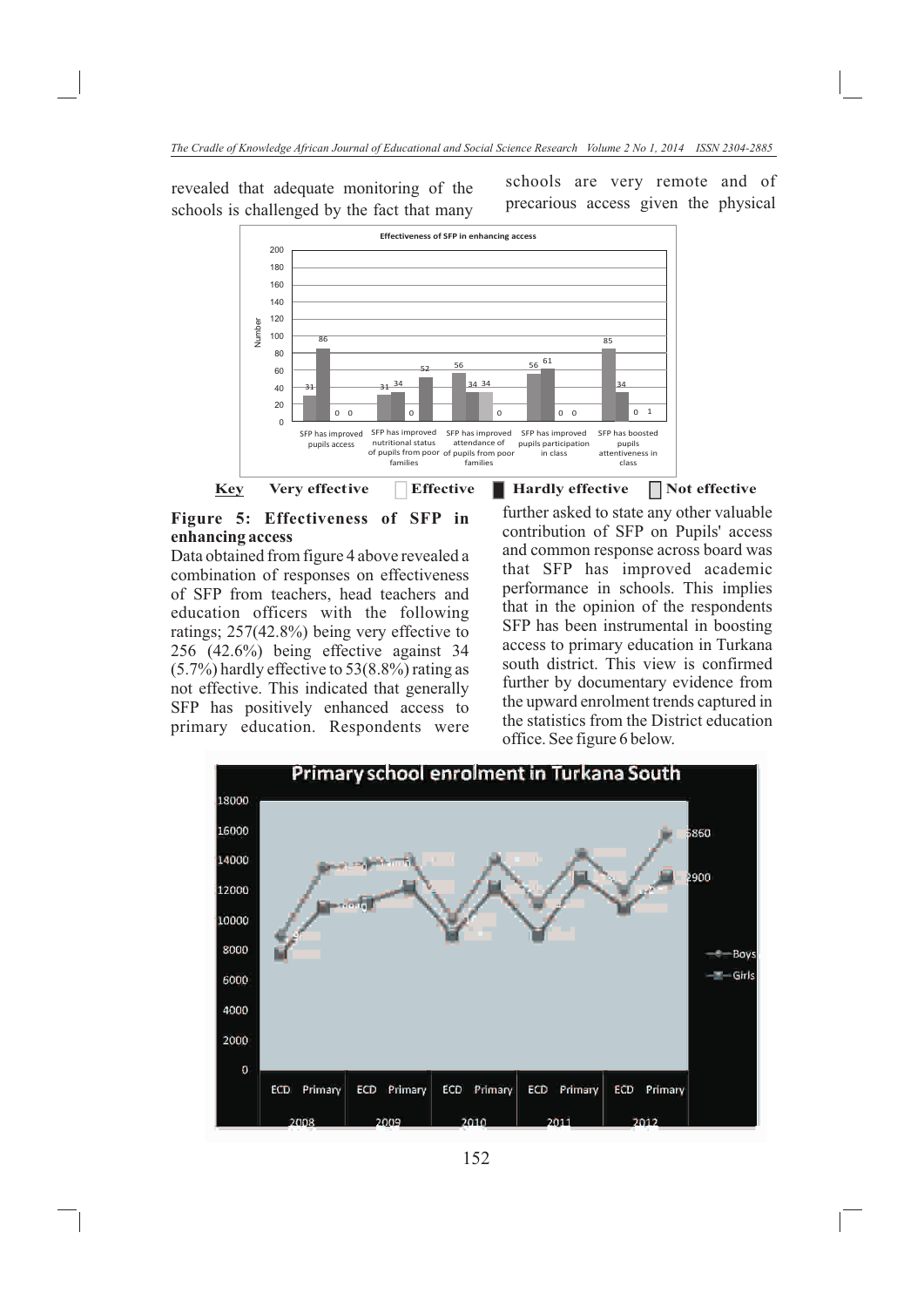**Fig 6: Primary school Enrolment in Turkana South**From figure 6, data indicate that enrolment trends have been steadily increasing overtime meaning that many children are accessing education as shown by the progressive enrolment over the years.

This finding that SFP enhances access to education concurs with many other studies done. For incidence Adongo (2012) asserts that school feeding program has a multiple benefits across nutritional, health, increased enrolment, retention of children at school, and overall performance in class. **Lawson (2012) asserted that** while the impact of these interventions on cognitive skills and abilities of students is still uncertain, there is strong evidence that school feeding programs positively affect school enrollment and attendance rates, especially for girls. He further contents that SFP increases school attendance by lowering the opportunity costs of attending school and providing additional incentives to engage in formal education. This leads to more time spent in school and more time spent towards learning.

Taylor (2011) on the hand affirmed that improved health and nutrition status among children contributes to high enrollments, better school attendance, lower dropout rates, improved performance in academic work and to social equity and economic growth, as healthy persons have the energy to work. School meals are a good way to channel vital nourishment to poor children, having a full stomach also helps students concentrate on their lessons. School is where they get their best meal of the day; by the time they get home their dinner will be little more than a few mouthfuls. This is in concurrence with Abdullahi (2009) study that found out that there is a relationship between the schools feeding Program with pupils' access to education in primary schools in ASAL areas.

# **Conclusions**

Based on the study findings, the following conclusions are made about the effect of school feeding programme on access to primary education in Turkana south district. Firstly, schools had in place the MoEST School feeding manuals which were being followed in management of the programme.Secondly, though the manuals were being used, some lapses were realized in the implementation that needs to be addressed through seminars and workshops particularly for the stakeholders charged with execution.

# **Recommendations**

The following recommendations were made based on the findings and the conclusions of the study:

- i. The study proposes that the Government of Kenya and the Ministry of Education should review the SFP so as to provide more than just one meal. This will attract many more children to school given severity of the hardships prevalent in ASAL areas.
- ii. Through seminars, workshops, and induction programmes, the educational officials need to develop in-service programmes for various stakeholders charged with the task of i m p l e m e n t i n g S F P programmes. These should target the newly employed teachers, newly deployed head teachers, and parents through their respective SMC membership. The key theme of such induction should hinge on the role of stakeholders in the entire process of SFP implementation in schools
- iii. The MoE should strengthen monitoring and evaluation of SFP programmes to ensure that all aspects are dully followed. Emphasis to be put on the need to ensure medical check-up by all food handlers/cooks, regular inspection of measuring scales and units, provision of enough water among other salient a spects that guarantee successful SFP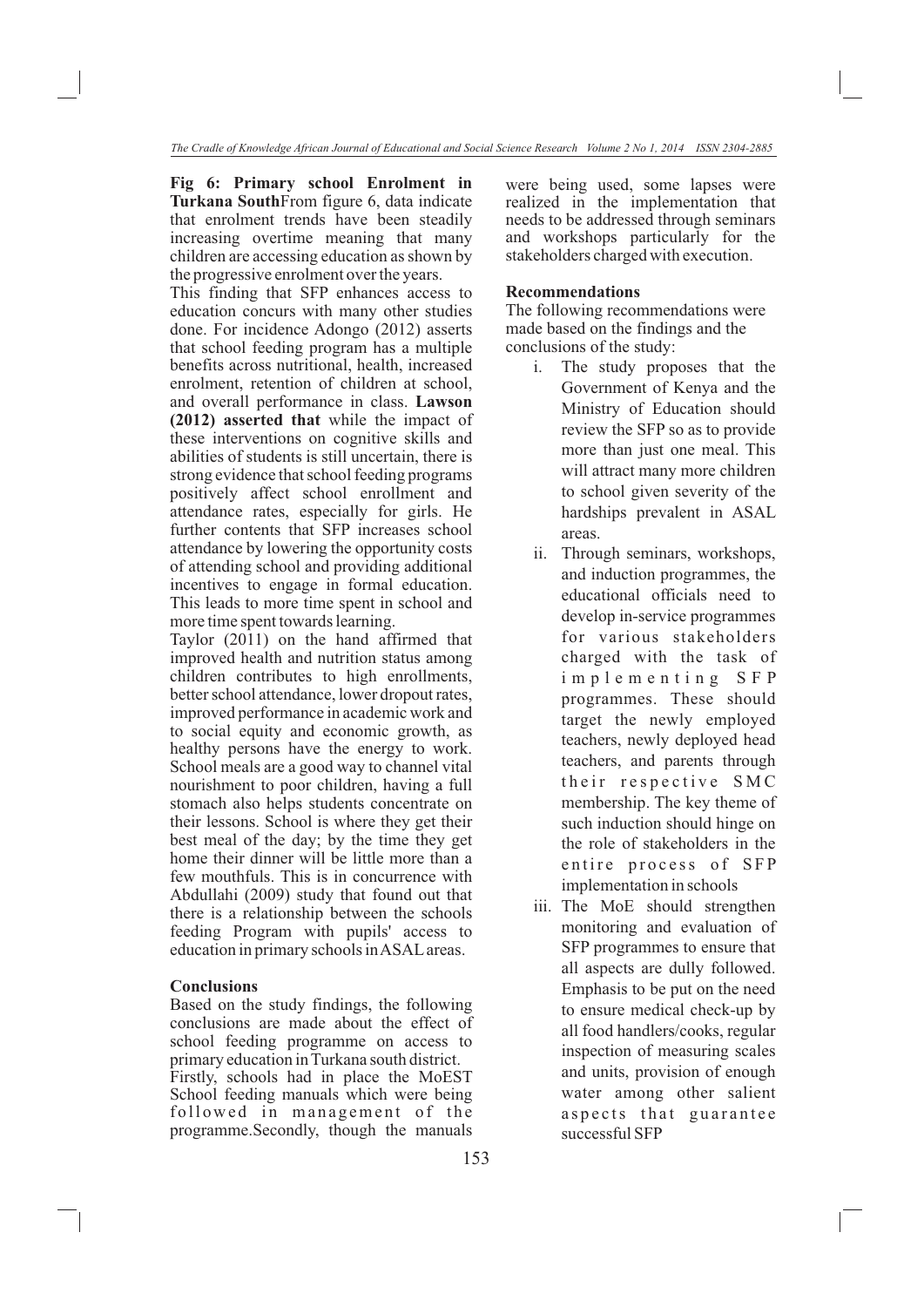#### **References**

- Ahmed, A. U. (2004). *Impact of feeding children in school: Evidence from Bangladesh.*  Mimeo. Washington, D.C: International Food Policy Research Institute.
- Ahmed, A. U., and del Ninno, C. (2002), *The Food for Education Program in Bangladesh: an Evaluation of its Impact on Educational Attainment and Food Security,* FCND Discussion Paper, No. 138, International Food and Policy Research Institute, Washington, DC.
- Abdullahi, M. G. (2010). *Effects of school feeding program on access and retention among school pupils in nomadic families in Wajir District, Kenya*. Unpublished M.ED. Thesis; Kenyatta University, Nairobi.
- Alderman, H, J. Hoddinott, & Kinsey. B, (2006). *Long Term Consequences of Early Childhood Malnutrition,* Oxford Economic Papers Vol. 58(3): 450–474.
- Allen, L. H, Gillespie S.R . (2001).*What works? A Review of the Efficacy and Effectiveness of Nutrition Interventions*. Manila, Philippines: Asian Development Bank with UN ACC/CAN. Bangladesh. Mimeo. Washington, D.C.: International Food policy Research Institute.
- Aoki, A. Bruns, B. Malope, M. Mingat, A. Moock, P. Murphy, P. Paci, P. Patrinos, H. Tan, J. Thomas, C. Thomas winter, C. & Yang, H. (2003). *Poverty Reduction Strategy Paper (PRSP) and Education.*
- Cohen, L. & Marion L. (2000). *Research Methods in Education* (3rd ed), London: Routledge.
- Del Rosso, J. M. (1990). *School Feeding Programmes: Improving Effectiveness and Increasing the benefit to Education*, UK partnership for Child Development, Oxford.
- Diocese of Lodwar (2010), *Education for Pastoral and Urban Communities in Turkana, Kenya*; Nairobi: Oxfam.
- Education International (2003). *Education International Report*: Education for All is commitment enough. Brussels: Educational international.
- Elimu Yetu Coalition (2003). *Reform Agenda for Education sector in Kenya*. Nairobi; Elimu Yetu Coalition.
- Espejo, F(2009). *Home-grown School Feeding: A Framework to Link School Feeding with Local Agricultural Production. Rome*: World Food Programme.
- Finan, T (2010). *Impact Evaluation of WFP School Feeding Programmes in Kenya (1999- 2008): A Mixed-Methods Approach*. Rome: World Food Programme.
- Fraenkel, R.J. & Wallen, E.N. (2000). *How to Design and Evaluate Research*
- in Education. (4th ed.). London, UK: Rutledge.
- Hongo, T & Amolo, J. (2004). *School Nutrition Programmes in Kenya*: *Success and Problems areas*. Paris. WFP
- Institute of Economic Affairs, (2002). *The social Economic and Political Kenya's Districts*. Nairobi: IEA.
- IRIN, (2003). *Kenya: cost of free education. Africa files. Retrieved from Kenya Institute for Public Policy Research and Analysis (2002). The Decline in primary School Enrolment in Kenya.* Nairobi. KIPRA.
- Joppe, M. (2000). *The Research Process.* Retrieved February 25, 2011, from http://www.ryerson.ca/~mjoppe/rp.htm
- Kathuri and Pals (1993). *Conducting Research Study*. Southern/India: Kuruvasishi Kshatriya.
- Kerlinger, F. N. (1978). *Foundations of Behavioral Research*. New Delhi; Sarjet Publishers.
- Kimani, E.M. (1985). *The National School Feeding Programme: A study of its effects on the Nutritional Status and performance of primary schools in Kenya*. Unpublished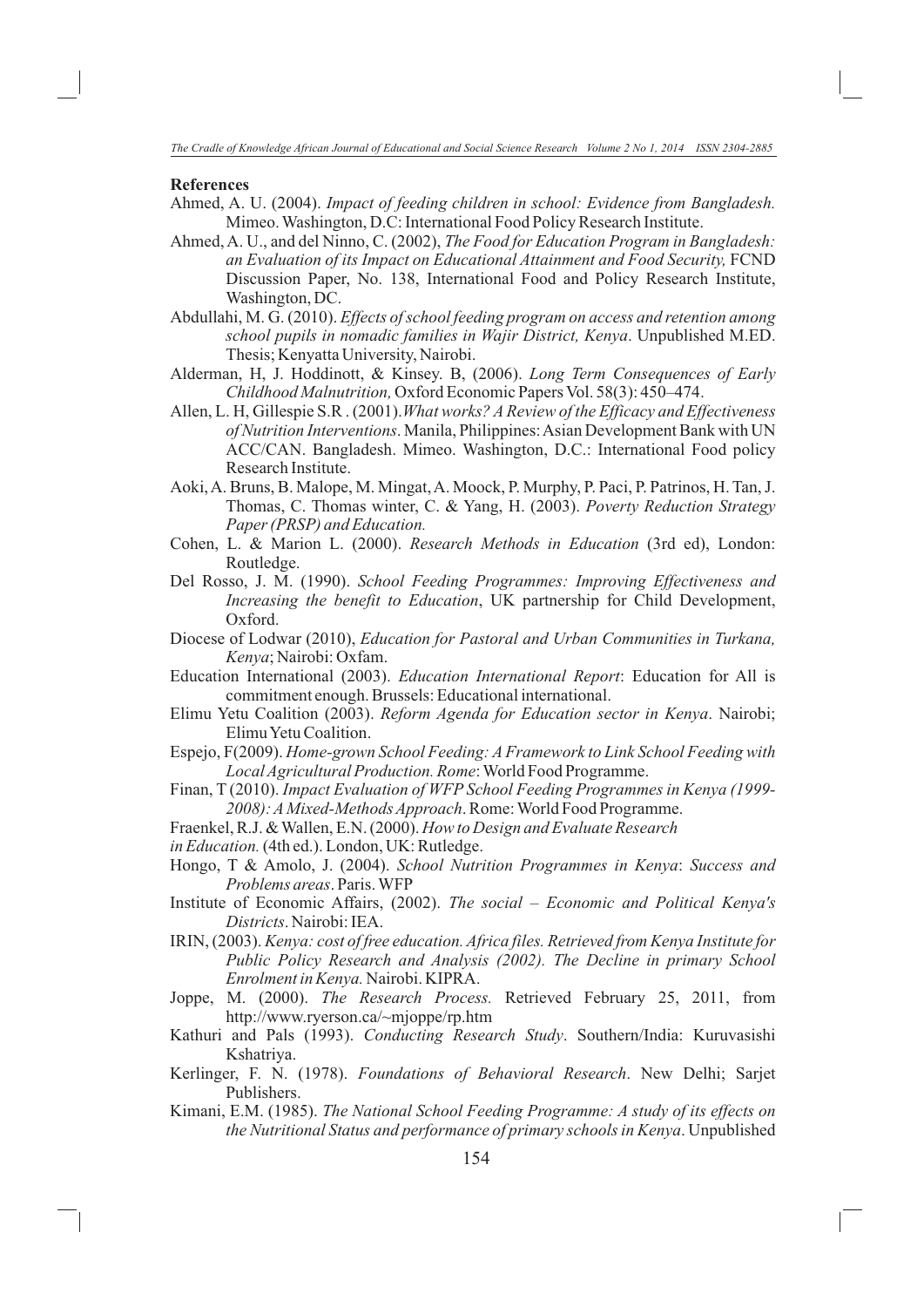M.ED. Thesis; Kenyatta University, Nairobi.

- Kothari, C.R. (2009). *Research Methodology: Methods and Techniques*. New Delhi: New Age International (P) Limited.
- Koul, L. (1992). *Methodology of Education Research*. New Delhi: Vikas publishing House.
- Matoko, J. (1993). *The Role of food in Development of education* .UNESCO. Africa No.8. Dakar Unesco- Regional office.
- MoEST, (2003). *Free primary education: every child in school*. Nairobi: Government Printer.
- Mugenda, M.O. & Mugenda A. G (2003). *Research Methods: Quantitative and Qualitative approaches.* Nairobi; Acts Press.
- Mugiri, E.M. (1995). *MOE/WFP Food Assistance to Pre-primary and Primary School in ASAL areas*, Project Kenya 2502/3.
- Ng'asike. L & Osinde O. (2011, November 2) P*upils, teachers moved to safer schools.* The Standard, 30th November 2011. pp 1; Nairobi, Kenya.
- Ngome. C. K (2002). *The Impact of SFP on the School Participation rates of Primary schools in Kajiado District, Kenya:,* Kenyatta University. NAIROBI Kenya: PHD Thesis.
- Nkpa, N. (1997). *Educational research for modern scholars.* Enugu: Fourth Dimension Publishing Co., LTD.
- Orodho, J.A. (2004).*Technique of writing research project and reports*. Nairobi, Masaba publishers.
- Oxfam. (2008). *Education for all in Turkana*, Kenya. Nairobi: Oxfam.
- Pollit. E.(1995). *Does Breakfast make a difference in school?* Journal of American Diabetics association, vol.95 (10):1135-1139.
- Ravallion, M. (2000). *Prices, Wages and Poverty in Rural India*: What Lessons Do the Time Series Data Hold for Policy?, Food Policy, 25(3): 351-64. Report. UNESCO: Nairobi Office.
- Republic of Kenya (1999). *Totally integrated Education and Training:* Koech Report, Nairobi: Government printer
- Republic of Kenya (2001). *Poverty Reduction Strategy Paper for the period 2001-2004*.
- Nairobi: Government printer.
- Republic of Kenya (2009). *Turkana South District Development pan 2008-2009*. Nairobi: Government printer.
- Republic of Kenya (2010). *2009 Population & Housing Census: Counting our people for Development.* Nairobi: Government Printer.
- Republic of Kenya / Ministry of Education (1994). *SPREAD research report phase 1 part 2:* Nairobi; BER.
- Republic of Kenya/ Ministry of education (2006). *Ministry of Education: Strategic Plan 2006- 2011*. Nairobi. Government Printer.
- Semi- Arid Rural Development Programme (2002). *Poverty, Target groups and Governance, environment in Kajiado district, Kenya*. SARDEP.
- Sifuna, D. (2005). *The Illusion of Universal Free Primary Education in Kenya*. Wajibu: A journal of social and religious concern. Issue 20.
- Sifuna, D.N. (2005). *Increasing participation of pastoralist communities in primary education in Kenya*, Nairobi, Springer
- Tyres, R. and Anderson, K. (1992). *Disarry in World Food Markets: A Quantitative Assessment,* Cambridge. Cambridge University Press
- UNESCO, (2000). *The Dakar Framework for Action: EFA, meeting our collective Commitment.* Adopted by World Education Forum, Dakar, Senegal. Paris: UNESCO.
- UNESCO, (2002). *EFA is the World on Track: Global Monitoring Report*; Paris;